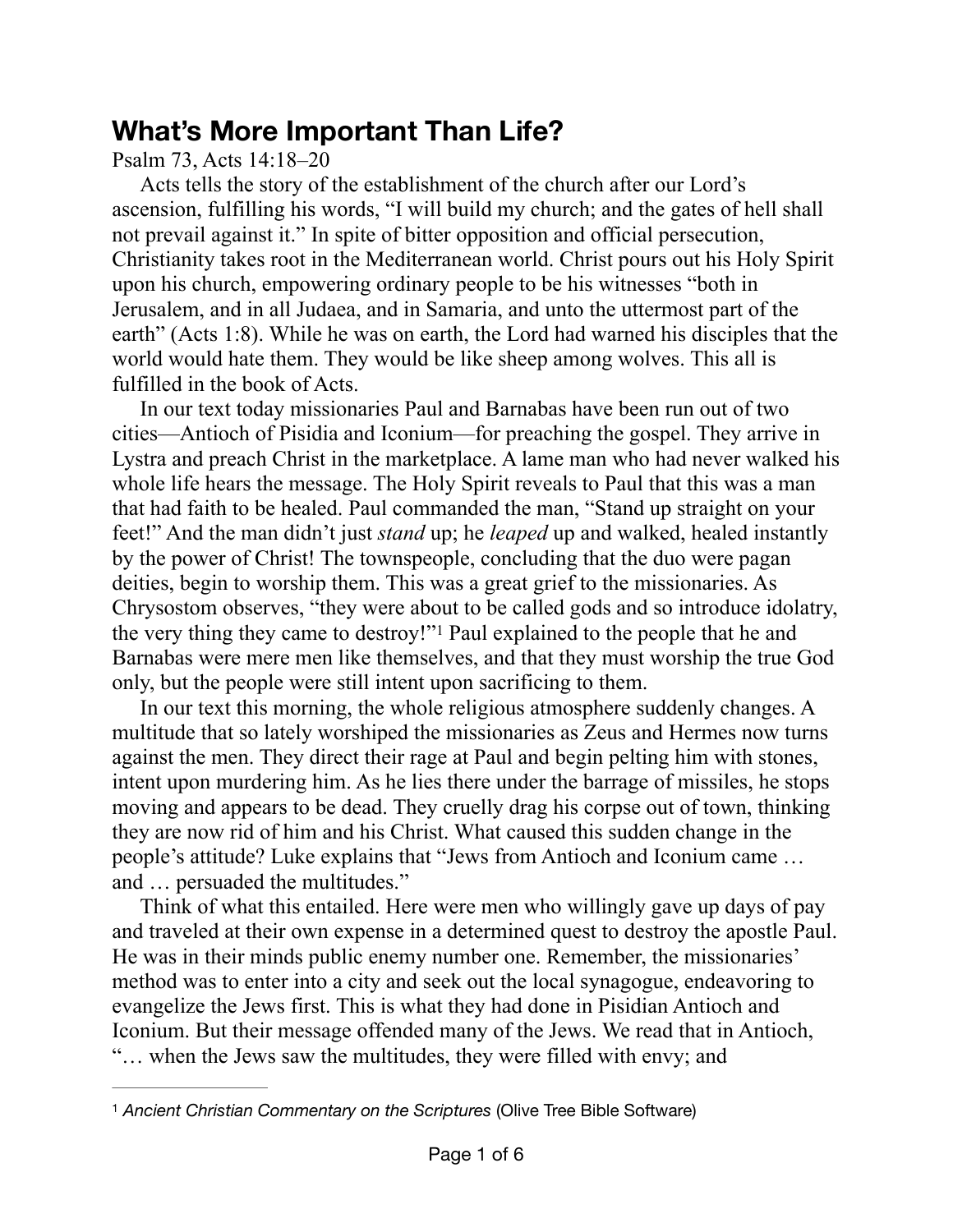contradicting and blaspheming, they opposed the things spoken by Paul. Then Paul and Barnabas grew bold and said, 'It was necessary that the word of God should be spoken to you first; but since you reject it, and judge yourselves unworthy of everlasting life, behold, we turn to the Gentiles.'" In Iconium, "the unbelieving Jews stirred up the Gentiles and poisoned their minds against the brethren." The missionary duo were following the principle that Paul would later express as "to the Jew first, and also to the Greek" (Rom. 1:16). These men wanted to persuade the Jews that Jesus of Nazareth was the Messiah promised in the Hebrew Scriptures. Sadly, most of the Jews to whom they preached did not believe. They did not want to rock the boat; they would continue to practice the Judaism that had rejected Jesus and had cried out, "let him be crucified; his blood be on us and on our children!"

The apostle John would later write, "He came unto his own, and his own received him not. But as many as received him, to them gave he power to become the sons of God, even to them that believe on his name." The Jews, by and large, rejected Christ, the one who had come to save them from their sins, so they would perish eternally. But those who received him would become the sons of God and enter heaven.

Which side are you on? Are you on the side of the Jews who would reject Christ? If so, then you must live with the results of your choice. For the Bible clearly states that "he that believeth on the Son hath everlasting life: and he that believeth not the Son shall not see life; but the wrath of God abideth on him." To reject Christ is to choose death over life and wrath over mercy. But to receive him and become his willing worshiper is to have eternal life with God in heaven. What a contrast! Here is Christ, the Lord and giver of life. God incarnate, he came from heaven to go to the cross and lay down his life for his people. All of us have sinned and are worthy of eternal death. As sinners, we cannot enter the presence of a holy God. But if we put our faith and trust in Christ, we can have the assurance that our sins were laid on him. He "*bore our sins* in His own body on the tree, that we, having died to sins, might live for righteousness" (1 Pet. 2:24).

Iconium was about twenty miles from Lystra; Antioch was further—about a hundred miles. Yet the Jews who rejected the message of eternal life didn't want anybody to accept it. So they traveled at their own expense, taking days off work, seeking to persuade the Gentiles in Lystra to reject that message as well. How ironic that these Jews, who normally would not associate with Gentiles and considered them less than human, would go out of their way to enlist the Gentiles in their quest to destroy the apostle Paul. This is the devil's work! The devil, having rejected eternal life, is, in the words of our Lord, on his way to "everlasting fire, prepared for the devil and his angels" (Matt. 25:41). In his hatred for both God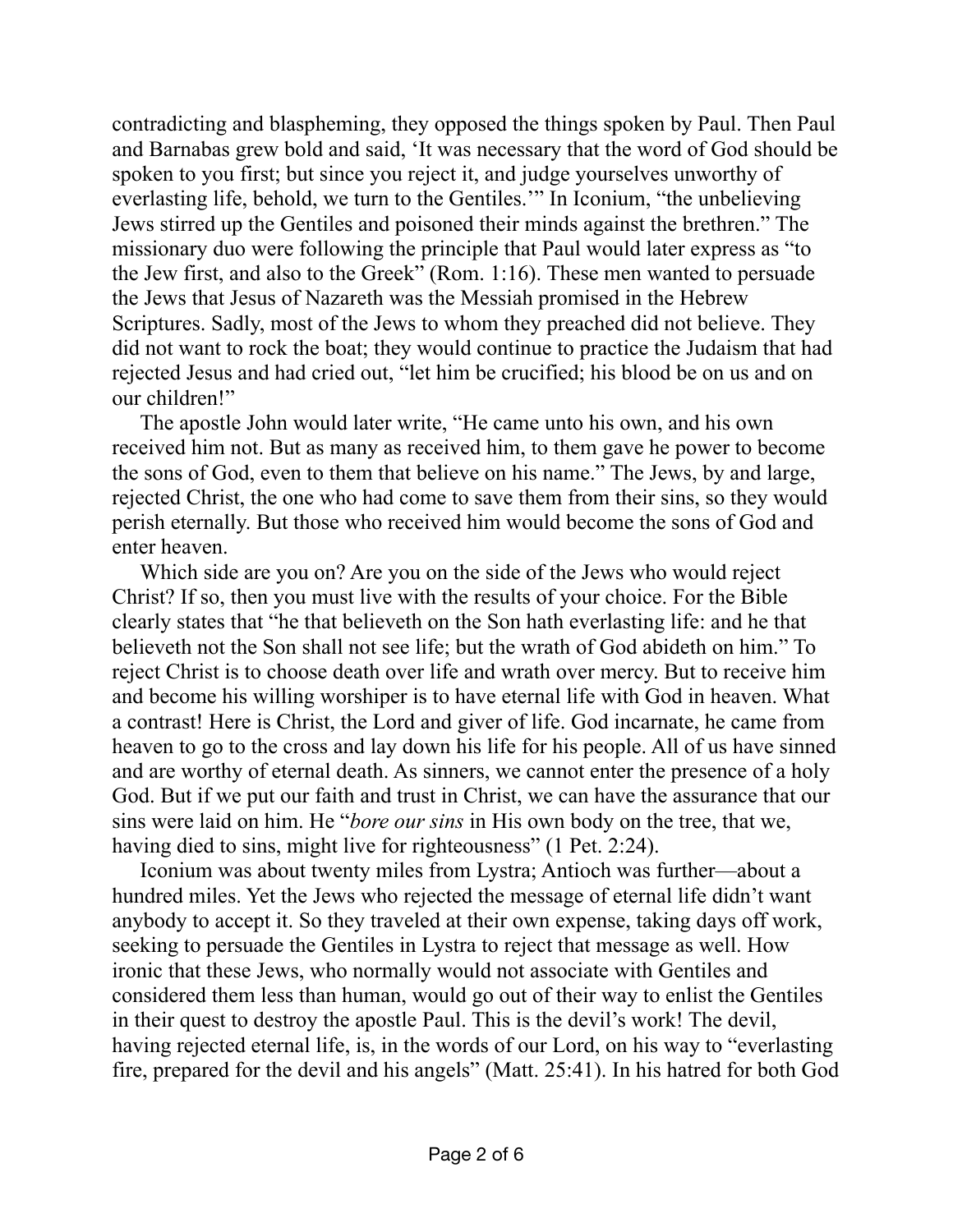and man, his goal is to take as many people as he can to hell along with him. He wants to take you there too! Will you let him?

So the men of Lystra, enflamed with hatred for the apostle Paul, rose up as a lawless mob to cast heavy stones at Paul in an effort to kill him. Having apparently achieved their purpose, they dragged his corpse out of the city. It was a good thing that Paul had passed out: can you imagine the pain of having your skin and flesh dragged over a rough gravel road?

Ironically, the word for *dragged* is the same word used earlier in Acts 8:3, "As for Saul, he made havoc of the church, entering every house, and *dragging* off men and women, committing them to prison." The apostle Paul, before his conversion, had been a maniacal enemy of Christ. He and his henchmen had forced their way into private homes to drag men and women off to prison. Now, having been converted by the grace of Christ, he himself is dragged out of the city in a symbolic rejection of the gospel. Yet after the hateful mob that dragged the body of Saul out of the city and left it in an open field, exposed to wild animals, had left, "the disciples gathered around him" (v. 20). The word for "gathered" literally means *encircled*. And who were the disciples? Why, converts in Lydia! The preaching of the gospel had won people to Christ—pagans formerly on their way to hell, worshipers of Zeus and Hermes, now worshipers of Christ. These disciples circled around the body of Paul, surely putting their own lives in danger: the mob had stoned Paul; they could turn against the disciples too.

But why do you suppose the disciples encircled the body of the apostle Paul merely to get a closer look at the blood and gore, like rubberneckers who slow down to get a look at the wreckage of an auto accident? No, these new converts likely gathered in a *prayer* circle. Perhaps they were saying, "Lord, why did you let this happen? Look down from heaven and see your servant. Take pity on him and heal him!" And their prayers were answered. God raised him up. And in an intentional display of commitment to his heavenly calling Paul went back into the city. We can imagine someone saying to him, "Are you out of your mind? The mob stoned you once, and you're going back in there?" But Paul, though a man of small physical stature, did not flinch. He believed our Lord's words, "I will build my church; and the gates of hell shall not prevail against it." The church must be on the offense. By the grace of God, weakness is made strength. The forces of evil had done their worst, but they must not be allowed to win. That Paul could get up from a stoning and walk away is well-nigh miraculous. Surely he had been strengthened by the power of God.

Chrysostom asked the question, "What wrong had Paul done to be stoned? He was announcing a kingdom, he was leading them away from error and bringing them to God. Such things are worthy of crowns, worthy of proclamations by heralds, worthy of ten thousand good things, not worthy of stones. And yet having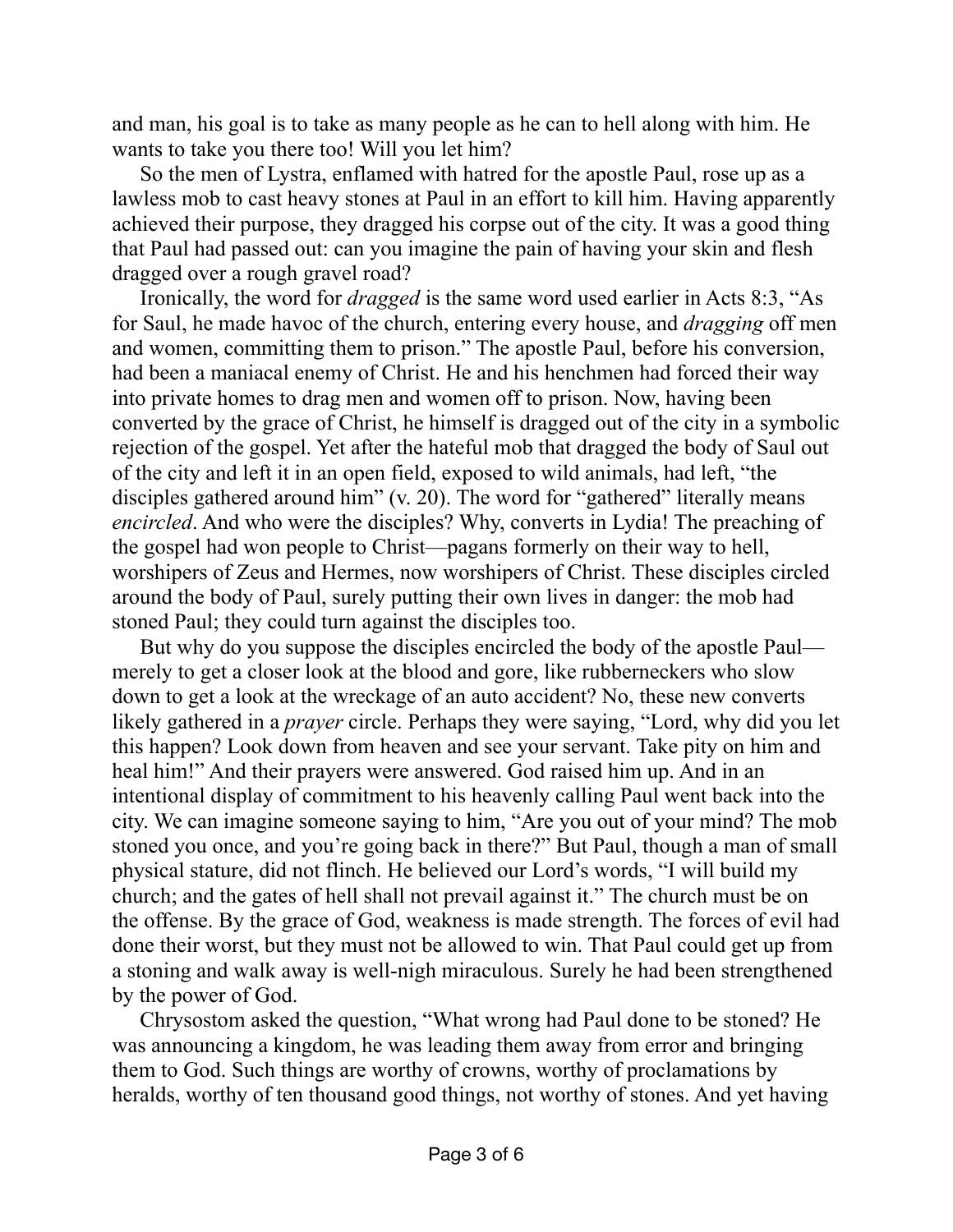<span id="page-3-2"></span>suffered the opposite, he did the opposite to what was expected. For this is the splendid victory.["2](#page-3-0)

How do we react when we are bruised? Do we give up? Do we retreat? De we, as it were, crawl into a hole, throw in the towel and feel sorry for ourselves? Perhaps we have all done that at one time or another. But to give up is to act as if there is no God in heaven, to act as if salvation is something that we achieve solely by our own efforts. But the gospel comes to those who recognize that they are utterly without strength, that they cannot save themselves. Brothers and sisters, we can do all things through Christ who strengthens us! We do not have to give in to depression. In dependence upon Christ, we can be more than conquerors through him who loved us.

Yesterday I heard the story of a young pastor's wife, Anita Smith. Her husband, Ronnie, served in a church in Texas and loved preaching, but the two of them longed to serve in a place that had no church. While pursuing language study, the opportunity came up for Ronnie to teach chemistry in a British school in Benghazi, Libya, which provided them with a work visa and an entrance into the country. This was a tumultuous time in Libya, just months after the U.S. Consulate was overrun by Islamist fighters, killing the ambassador and several Americans. Ronnie thrived there, ministering to his high school students and making friends with Muslim men. Anita gathered for tea with her women neighbors on Thursday afternoons. The two of them found the people of Libya very welcoming and open to talk about religion. They were known as Christians, practicing their faith in a Muslim culture.

In 2013, Anita and her toddler came back to the States to visit family over the holidays. Ronnie would join them a couple weeks later. Then Anita got a phone call from Libya with the shocking news her husband was dead. An eyewitness saw Ronnie jogging. A Jeep was following him. They went around a building, and gunshots were heard.

Within days of Ronnie's death, Anita spoke on national TV in the U.S. about God's love for the Libyan people, expressing forgiveness for her husband's murderers. She also forgave the killers—in Arabic—in interviews broadcast all over the Middle East. There is a big hole in her heart as she raises her child bereft of a father. Despite her grief, Anita shows a remarkable confidence in God's power and providence, reminding each of us that "Jesus is worth dying for."[3](#page-3-1)

<span id="page-3-3"></span>Yes, Jesus is worth dying for! He is the Savior of the world. Those who follow him have eternal life. Those who worship him are welcomed into heaven. Human

<span id="page-3-0"></span>Chrysostom, *Homilies on the Acts of the Apostles*, 31, quoted in *Ancient Christian* [2](#page-3-2) *Commentary on the Scriptures* (Olive Tree Bible Software)

<span id="page-3-1"></span>[<sup>3</sup>](#page-3-3) https://www.persecution.com/2021-12-anita-story/?\_source\_code=EM21L14A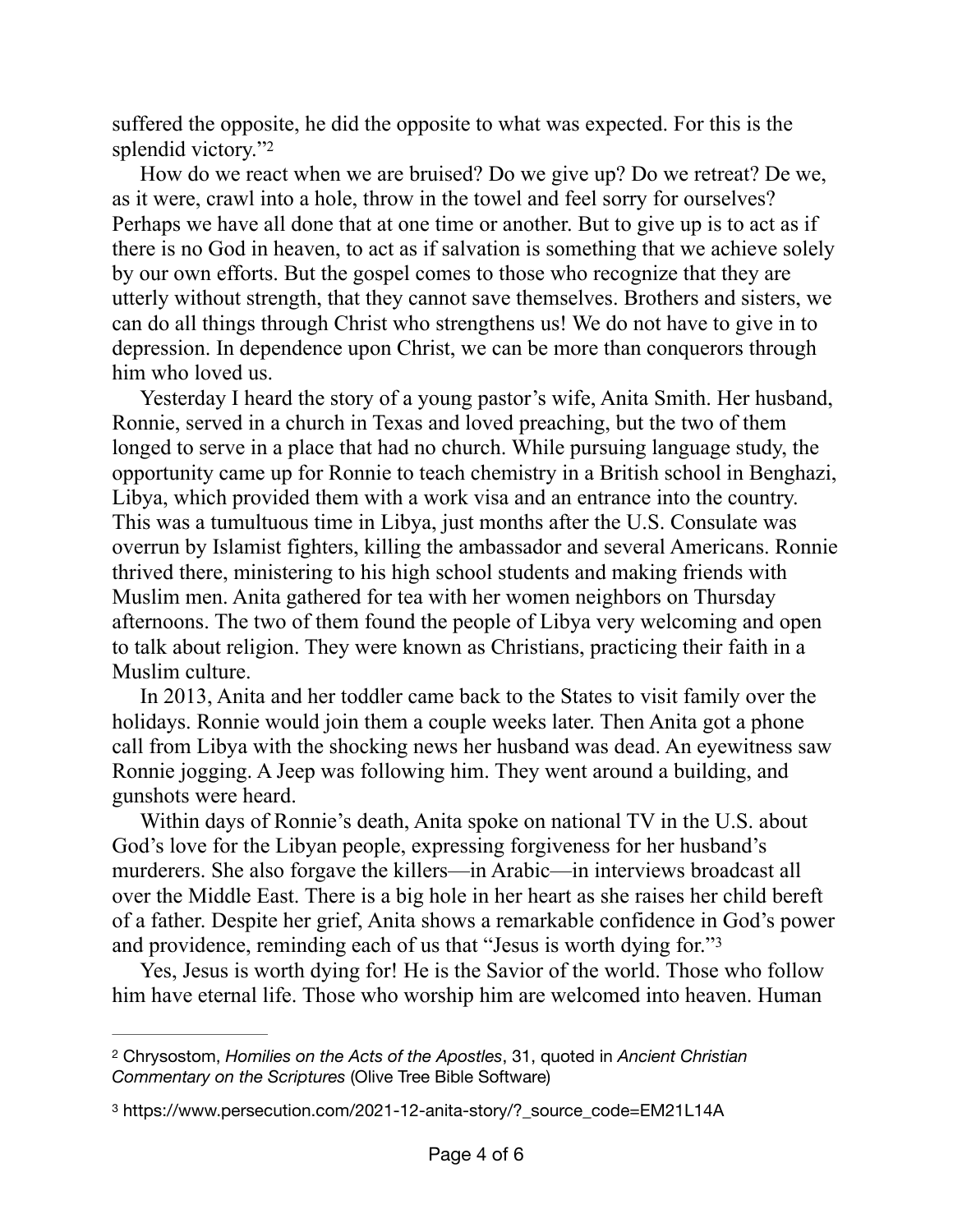life is a priceless gift. God is the Lord and giver of life. Christians are to be prolife. We are to be champions for the weak and helpless. It grieves us when the governor of Illinois makes it legal for vulnerable minors to obtain an abortion without even notifying their parents. God weeps for the tiny humans savagely ripped out of their mothers' wombs, sacrificed on the altar of convenience. Surely human life is more valuable than convenience!

But there is something more valuable than life, and that is Christ! "For to me to live is Christ, and to die is gain" (Phil. 1:21). Christ calls his disciples to lay down their lives for him. Jesus said, "Greater love hath no man than this, that a man lay down his life for his friends" (John 15:13). The Savior gave his life for us. As the apostle John put it, "Hereby perceive we the love of God, because he laid down his life for us: and we ought to lay down our lives for the brethren" (1 John 3:16).

Throughout the history of the Christian church there have been many martyrs. Stephen was the first; we considered his story back in Acts 7. He preached against the unbelief of the Jews. Their fathers killed the prophets who foretold the coming of the Just One, of whom they themselves had become "the betrayers and murders." For courageously speaking this, Stephen was stoned to death.

When Paul was stoned, he miraculously escaped death. Something similar happened in the third century to a man known as Saint Sebastian. Born in France, he came to Italy and joined the Roman army in 283 AD to help other Christians who were being persecuted by the Romans. He was appointed captain of the Praetorian Guard under emperor Diocletian, as it was not known that he was a Christian. When Sebastian began to make converts, Diocletian accused Sebastian of betrayal and ordered him to be bound to a stake in a field and be shot through with arrows. The archers left him to die, but a woman named Irene found him and brought him to her house, where she nursed him back to health. Shortly after his recovery he went back to Diocletian to warn him about his sins, and as a result Diocletian ordered Sebastian to be clubbed to death; his body was thrown in a sewer[.4](#page-4-0)

<span id="page-4-1"></span>Toward the end of 2 Corinthians the apostle Paul writes, "From the Jews five times I received forty stripes minus one. Three times I was beaten with rods; once I was stoned" (2 Cor. 11:24–25). The stoning to which he refers is the stoning in Acts 14—a stoning from which he miraculously recovered.

The risen Christ tells his church, "Be thou faithful unto death, and I will give thee a crown of life" (Rev. 2:10). All those who are faithful to the end, such as the martyrs and confessors of the Christian church, will surely be given the crown of life at the last day. There *is* something more important than life, and that is faithfulness to Christ. Our sovereign Lord may require us to endure pain, suffering

<span id="page-4-0"></span><sup>&</sup>lt;sup>[4](#page-4-1)</sup> https://en.wikipedia.org/wiki/Saint\_Sebastian; https://thepersecuted.org/10-famous-martyrsand-why-they-died/